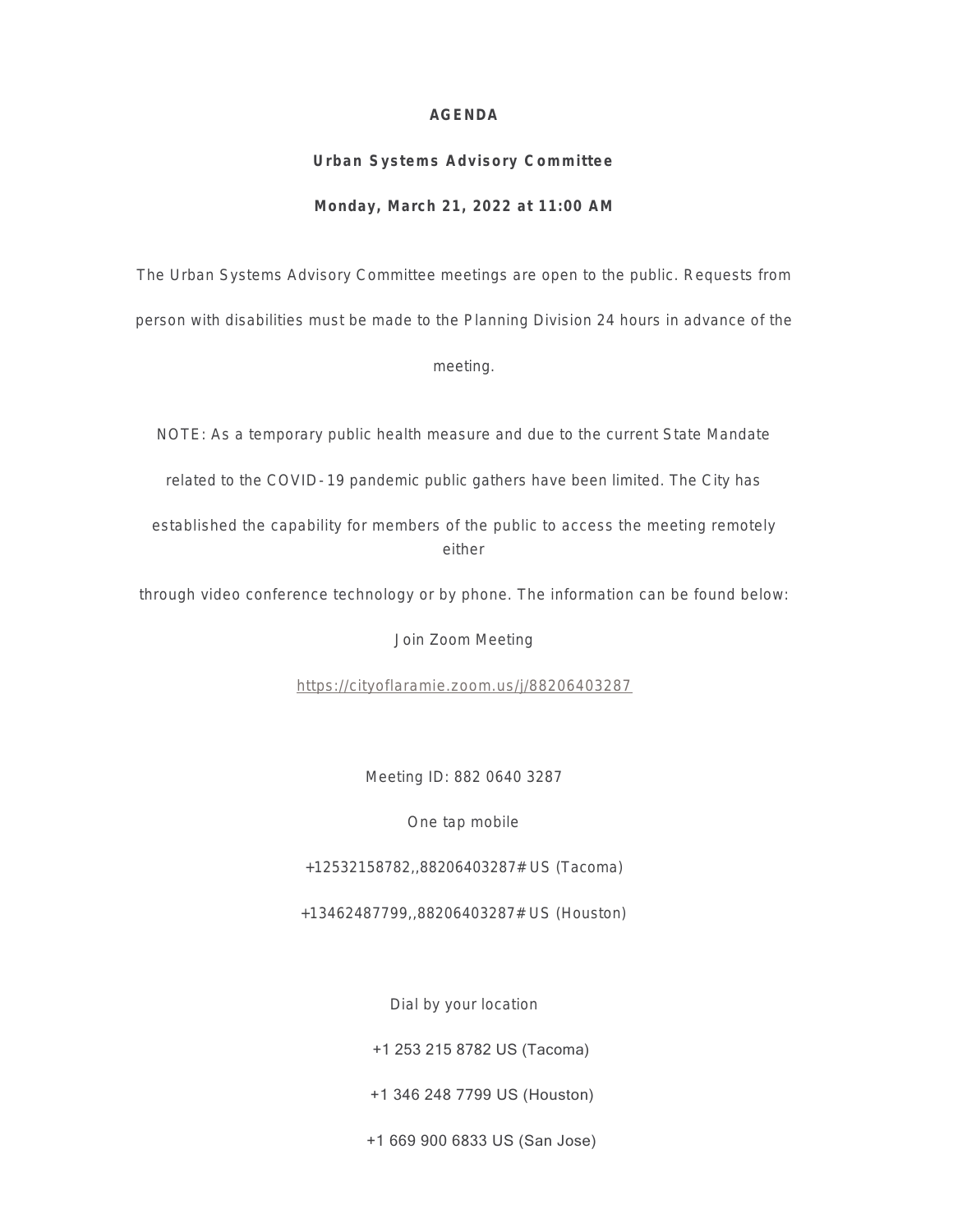#### +1 301 715 8592 US (Washington DC)

+1 312 626 6799 US (Chicago)

+1 929 205 6099 US (New York)

Meeting ID: 882 0640 3287

Find your local number: <https://cityoflaramie.zoom.us/u/kbMmotVZyp>

- CALL TO ORDER / ROLL CALL 1.
- 2. APPROVAL OF AGENDA AND MINUTES
	- 2.I. Changes And Approval Of Agenda
	- 2.II. USAC Meeting Minutes
		- 2.II.i. Minutes USAC 6.10.2021

Documents:

#### MINUTES 06-10-2021.PDF

- 3. COMMITTEE AND STAFF REPORTS AND COMMENTS
- 4. DISCLOSURES Ex-Parte Communications; Potential Conflicts Of Interest
- 5. CURRENT PROJECTS
	- 5.I. OLD BUSINESS
	- 5.II. NEW BUSINESS
		- 5.II.i. USAC Priorities

Documents:

#### MEMO RE PRIORITY MARCH 21, 2022.PDF

- 6. DISCUSSION
- 7. NEXT MEETING DATE
- 8. ADJOURN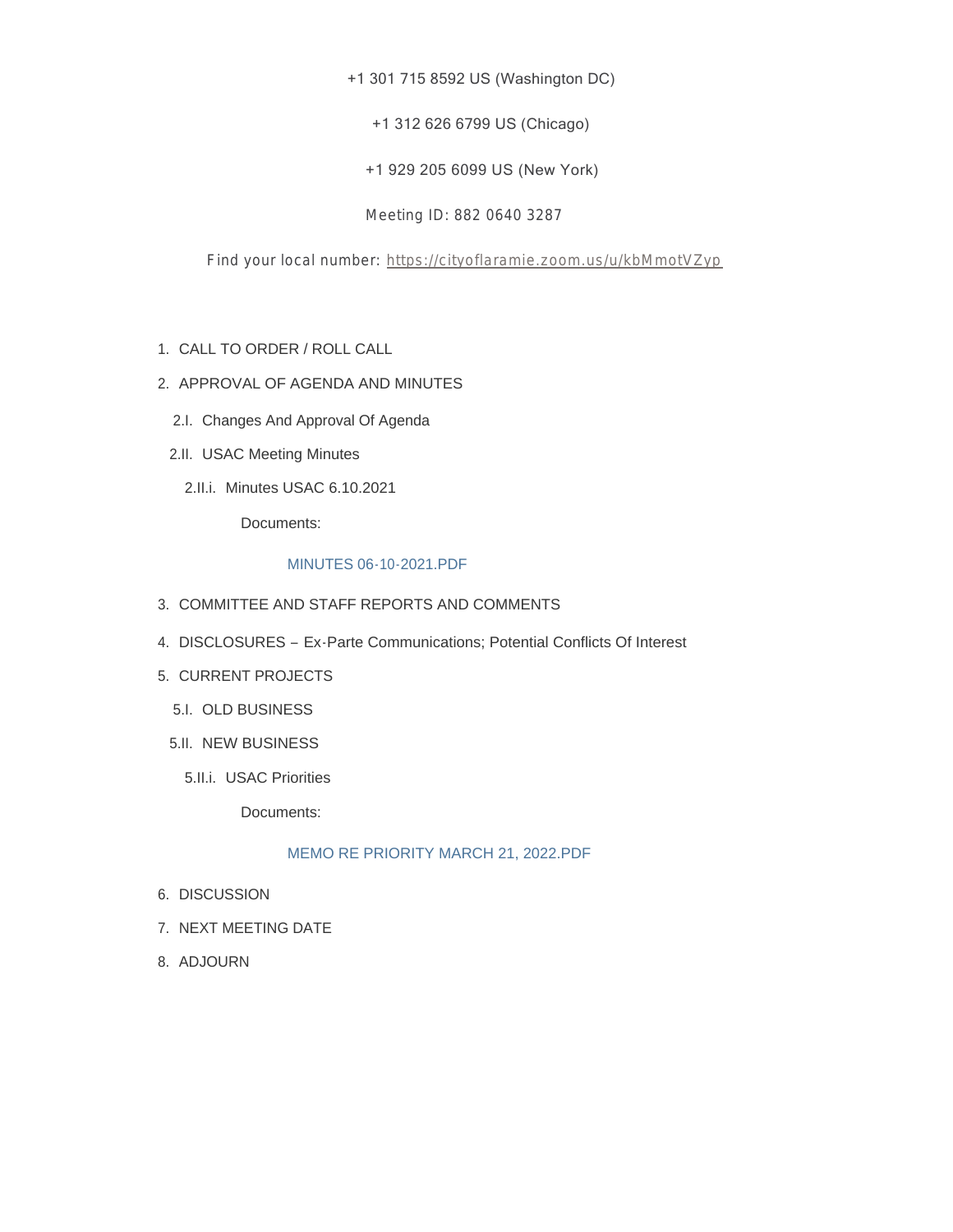### **MINUTES**

# **Urban System Advisory Committee Thursday, June 10, 2021 at 1:00 PM Due to Covid-19 Pandemic no in-person meeting held. Meeting held via phone and Zoom meeting platform**

1. CALL TO ORDER / ROLL CALL

Lord called the meeting 1:06 p.m. Members Present: Joe Lord, Harold Colby, Brian Harrington, Jim McGrath, Jayne Pearce, Matt Newman, Rob Fisher, Erin O'Doherty, Ralph Tarango Absent: Heber Richardson, Alan Frank (Vacancy), County Vacancy Staff Present: Derek Teini (City), Eric Jaap(City), David Gertsch (Albany County), Brooks Webb (City of Laramie), Matt Cox (City of Laramie), William Winkler (City), Eric Milliken (City), Wes Bybee (WYDOT), Ryan Shields (WYDOT), Julian Monahan (WYDOT)

- 2. APPROVAL OF AGENDA AND MINUTES
	- 2.I. Changes and Approval of Agenda

**MOTION BY Colby seconded by McGrath,** to approve the Agenda. Aye: 9 Nay: 0 **Motion carried.**

2.II USAC Meeting Minutes 2.II.i July 1, 2020 USAC Minutes

> **MOTION BY Colby seconded by Fisher,** to approve the minutes of the July 1, 2020. Aye: 9 Nay: 0 **Motion carried.**

3. COMMITTEE AND STAFF REPORTS AND COMMENTS

None.

4. DISCLOSURES – Ex-Parte Communications; Potential Conflicts of Interest

None

5. CURRENT PROJECTS

5.I. OLD BUSINESS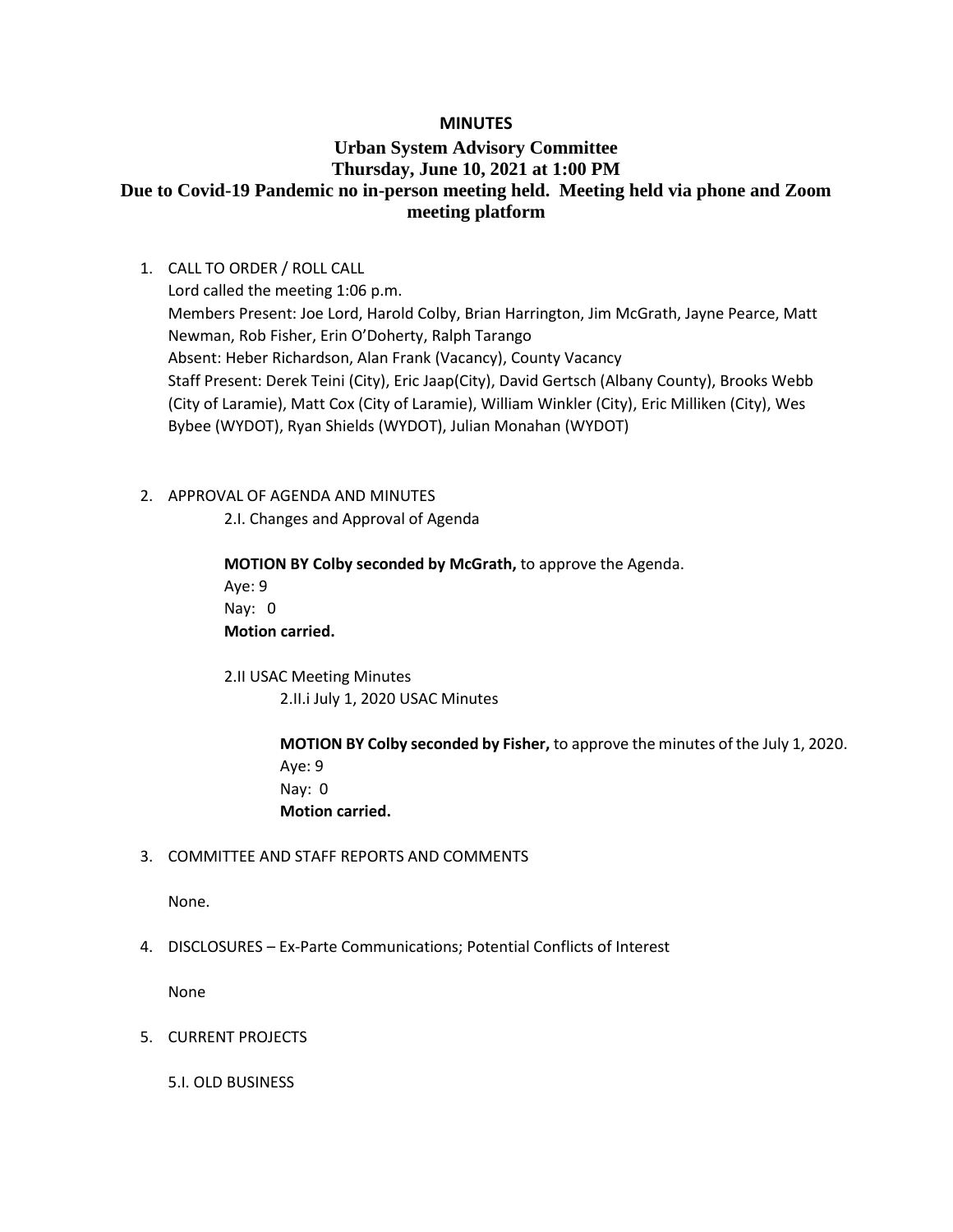#### 5.I.i. None

#### 5.II. NEW BUSINESS

#### 5.II.i USAC Priorities

Derek Teini presented the memorandum detailing our current Urban Systems Priority list.

#### Discussion summary:

Derek Teini presented an overview of the priority list and provided an explanation related to the proposed amendment made by the City of Laramie for a new priority #2 (Bill Nye Avenue between 15<sup>th</sup> Street and the Spring Creek Channel).

Ralph Tarango asked for clarification on the location of Bill Nye Avenue. Ryan Shields noted WYDOT's concern with Boswell Drive and the connection made to Bill Nye Avenue. Rob Fisher doesn't support modifying Priority #2 and requests it stay as is. Harold Colby asked for more information about the timing of the project and the request. Ralph Tarango notes that the timing/funding for the project is far out due to lack of funding. Rob Fisher asked if USAC funding is all that can be used to support a project or can other money sources be used. Other sources can be used. Jim McGrath asked about the priory list related to possible infrastructure money coming to the State or Laramie and would it help or hurt if it was kept on list. If other money was available or USAC money was available now priority #2 could be built sooner. Pearce responded that funding is possible, but when the funding is distributed, we may not really get much money, so it may not be as big of as a help. Brian Harrington concurred. Erin O'Doherty asked about a possible traffic signal at Bluebird Lane and Grand Avenue. Rob Fisher noted Bluebird Ln could come off the list if there is other money out there. Harrington asked for clarification on the estimate of 2.5 million for priority #2 and if it was for the whole project or funds that would come from the County. Jim McGrath asked if the existing ROW for Bluebird will work for the needed width, Fisher responded and noted width is not enough and would increase cost if they had to acquire land. Harlod Colby suggested that we relook at Bluebird and Bill Nye section later.

No motion on the request to change priority #2.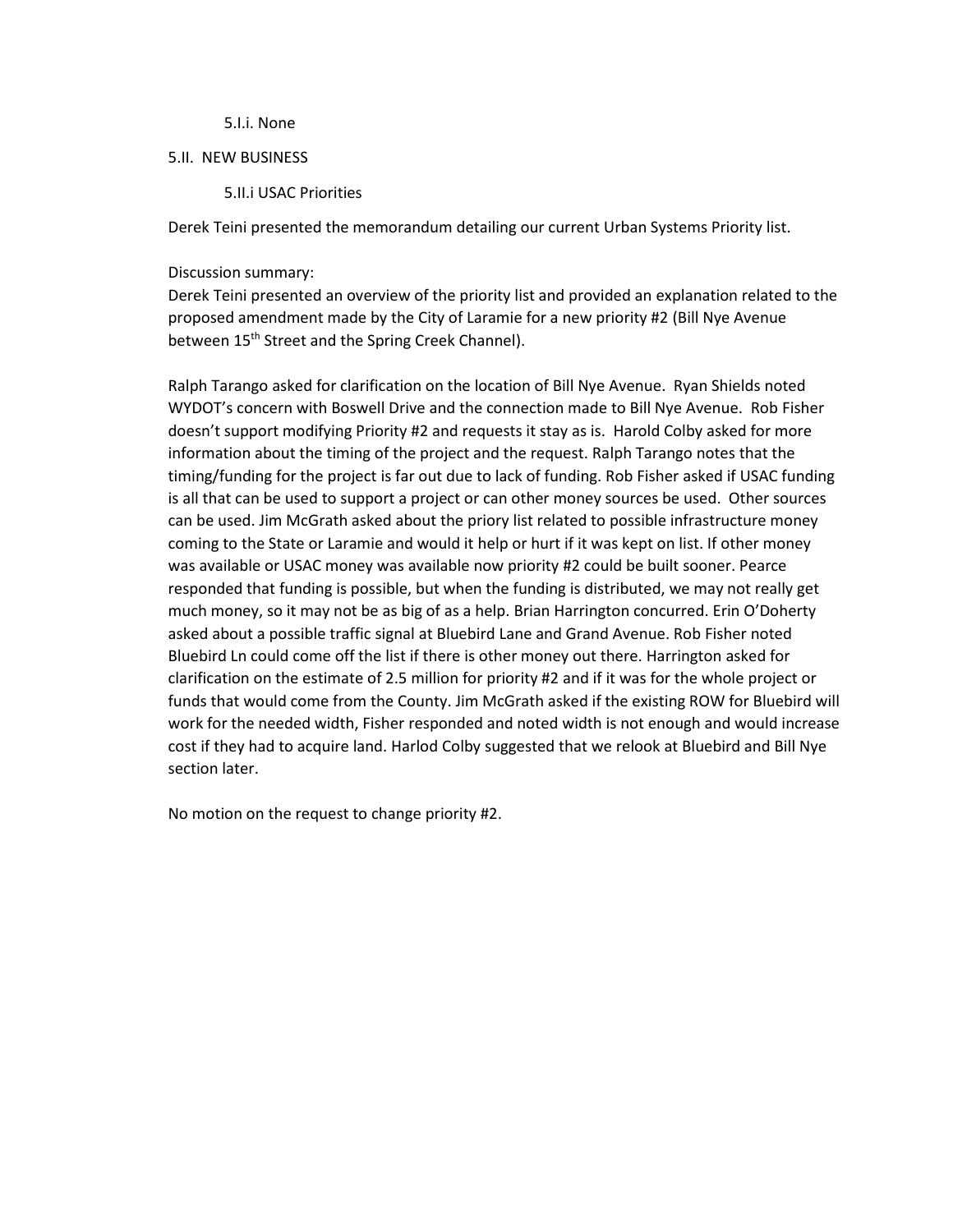| 2021 Urban System Project Priority List |                                                                                                                                                                                                              |                               |                                                           |  |  |
|-----------------------------------------|--------------------------------------------------------------------------------------------------------------------------------------------------------------------------------------------------------------|-------------------------------|-----------------------------------------------------------|--|--|
| <b>Priority</b>                         | <b>Description</b>                                                                                                                                                                                           | Approximate<br>Length (miles) | <b>Required Urban Systems</b><br><b>Funds (Estimated)</b> |  |  |
| $\mathbf{1}$                            | Corthell Road from Whitman Street to<br>future Bill Nye, and Bill Nye from the<br>extension of Corthell Road to the<br>extension of Boulder Drive; Bill Nye<br>from Corthell Road to 15 <sup>th</sup> Street | 0.85                          | 4,200,000 (2016 dollars)                                  |  |  |
| $\mathcal{P}$                           | Bluebird Lane, between Vista Drive and<br><b>Grand Avenue</b>                                                                                                                                                | 0.37                          | 2,500,000 (2020 dollars,<br>County Estimate)              |  |  |
| 3                                       | 30 <sup>th</sup> Street, south to where it intersects<br>with Bill Nye                                                                                                                                       | 0.84                          | 5,600,000 (2016 dollars)                                  |  |  |
| 4                                       | Pierce Street, Snowy Range Road north<br>to Madison Street                                                                                                                                                   | 0.59                          | ?                                                         |  |  |
| 5                                       | 45 <sup>th</sup> St, South from Crow Dr. to Grand<br>Ave.                                                                                                                                                    | 1.17                          | ?                                                         |  |  |

The Committee discussed the priority list and the existing priority list was affirmed as follows:

**MOTION BY Colby seconded by O'Doherty,** to adopt the 2021 Priority List as shown.

Aye: 9 Nay: 0 **Motion carried.**

Wes Bybee updated USAC on the status of Bill Nye Avenue construction. The plan is the project will be "on the shelf" in 2022, re-examined in 2023 and the project will be in late 2023 for construction in 2024. Additional storm drainage work and planning is being done as well as landscaping being removed due to high costs. It is also estimated ROW acquisition may come in at about \$950,000.

Julian Monahan provided an overview and presentation on the balance of funds, \$564,927 is the yearly amount we receive. The balance shown in the packet is just over 3.1 Million dollars, with the actual amount being \$3,185,346 left in the account. The only anticipated change to program at this time would be based on funding adjustments made due to the Census update that will come out in 2021.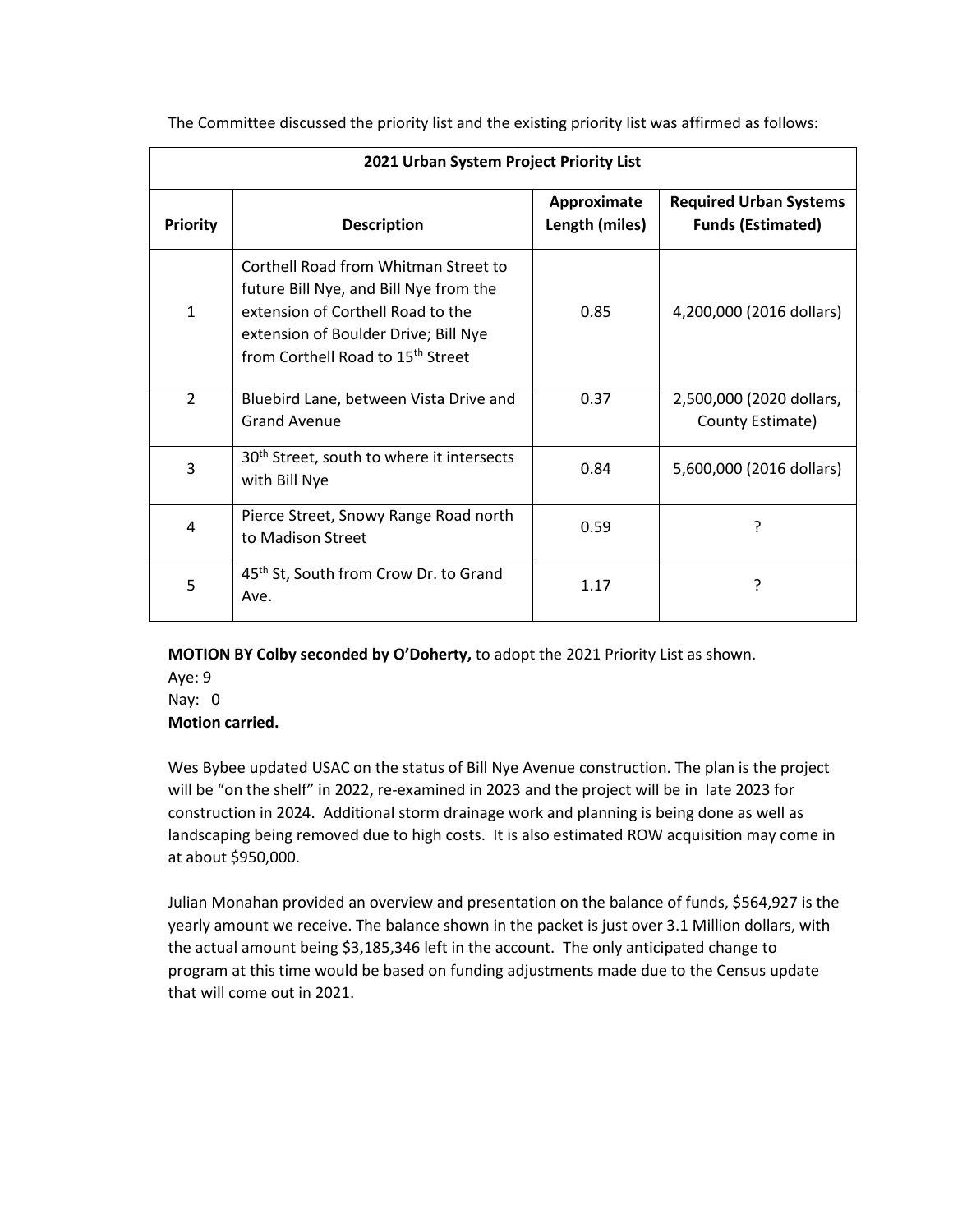### 6. DISCUSSION

## 6.I 15th Street Discussion

Jim McGrath requested a discussion regarding the future options related to 15<sup>th</sup> Street based upon the current UW Long Range Plan and the past UW LRDP Plan. Keeping this topic active due to possible conflicting goals for 15th Street between the City and UW is important for the community.

Lord asked about the intent/purpose for discussion the importance of keeping the discussion active. O'Doherty noted the conversation is good and that Citizens are paying attention. Matt Newman noted that LRDP is no longer the Campus Plan and encouraged USAC to read the newly adopted plan in whole.

#### 7. NEXT MEETING DATE

The next meeting will be scheduled in upcoming months by recording secretary.

#### 8. ADJOURN

**MOTION BY O'Doherty seconded by Harrington,** to adjourn the meeting at 1:59 p.m. **Aye: 9 Nay: 0 Motion carried.**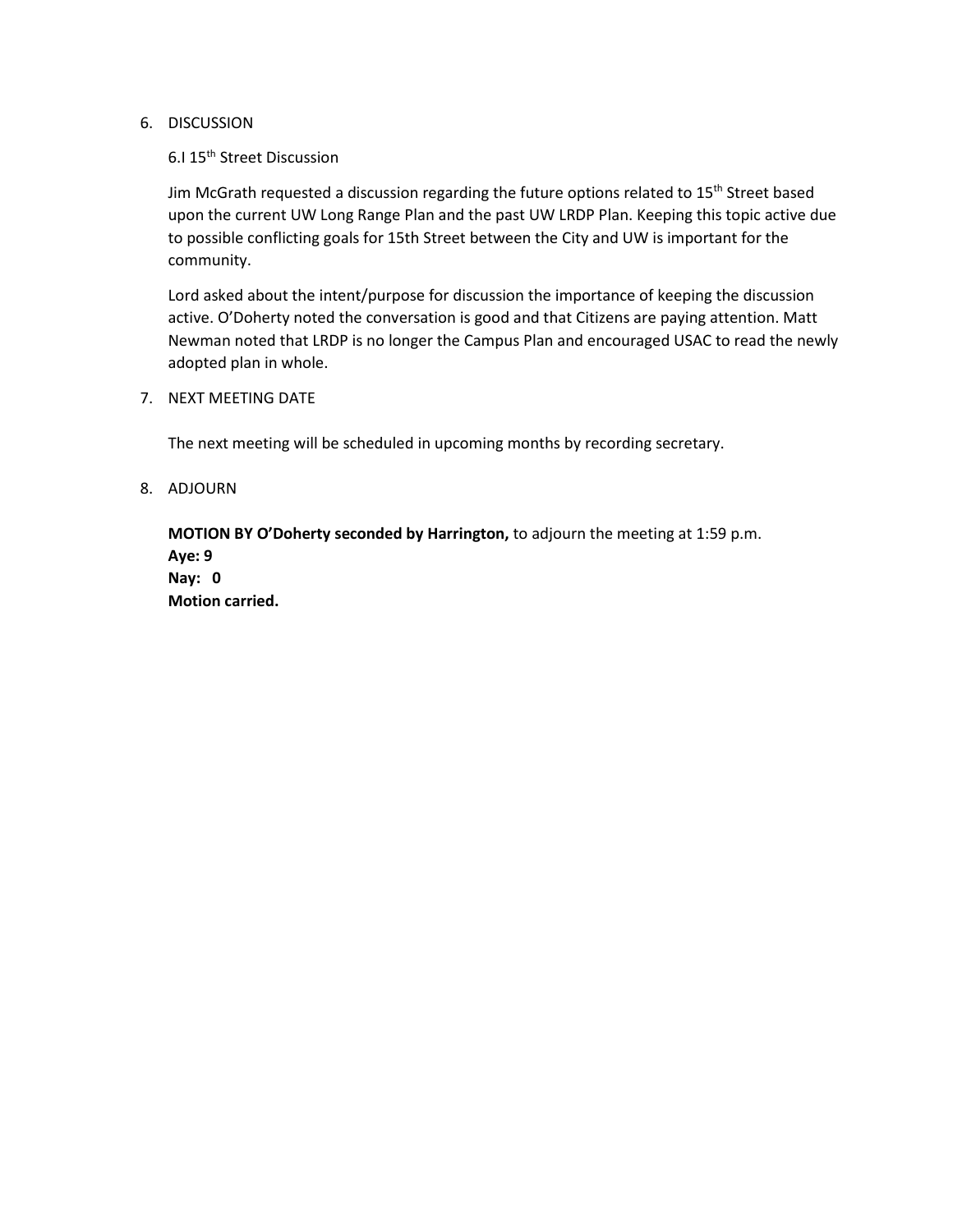

**City of Laramie**  Planning Division P.O. Box C Laramie, WY 82073

# **MEMORANDUM**

| Date: | March 21, 2022 |
|-------|----------------|
|-------|----------------|

**To: Urban Systems Advisory Committee** 

**From: Derek T. Teini, AICP, Planning Manager, City of Laramie**

**Subject: USAC Priorities Discussion** 

The Urban Systems Program requires that each participating community establish a priority list of projects to be funded by the Program. From time to time USAC adopts a priority list. This priority list was last reviewed by USAC on June 10, 2021 and established following:

|                 | 2021 Urban System Project Priority List                                                                                                                                                                      |                                  |                                                              |  |  |  |  |
|-----------------|--------------------------------------------------------------------------------------------------------------------------------------------------------------------------------------------------------------|----------------------------------|--------------------------------------------------------------|--|--|--|--|
| <b>Priority</b> | <b>Description</b>                                                                                                                                                                                           | Approximate<br>Length<br>(miles) | <b>Required Urban</b><br><b>Systems Funds</b><br>(Estimated) |  |  |  |  |
|                 | Corthell Road from Whitman Street to<br>future Bill Nye, and Bill Nye from the<br>extension of Corthell Road to the<br>extension of Boulder Drive; Bill Nye<br>from Corthell Road to 15 <sup>th</sup> Street | 0.85                             | 4,200,000 (2016 dollars)                                     |  |  |  |  |
| 2               | Bluebird Lane, between Vista Drive<br>and Grand Avenue                                                                                                                                                       | 0.37                             | 2,500,000 (2020 dollars,<br>County Estimate)                 |  |  |  |  |
| 3               | 30 <sup>th</sup> Street, south to where it intersects<br>with Bill Nye                                                                                                                                       | 0.84                             | 5,600,000 (2016 dollars)                                     |  |  |  |  |
| 4               | Pierce Street, Snowy Range Road<br>north to Madison Street                                                                                                                                                   | 0.59                             | ?                                                            |  |  |  |  |
| 5               | 45th St, South from Crow Dr. to Grand<br>Ave.                                                                                                                                                                | 1.17                             | ?                                                            |  |  |  |  |

At this time no recommendations have been provided to the Urban Systems Advisory Committee for consideration. Because no changes have been requested, and if no further changes are proposed the recommended motion for today's meeting would be to re-affirm the 2021 Urban Systems Project Priority List as the 2022 Urban Systems Project Priority List.

In addition to the priority list discussion, WYDOT has provided the current Fund Balance related to this project as of 2/25/2022. The current balance sits at \$3,336,633 (see attached).

# **Recommended Motion:**

Move to recommend the 2021 Urban Systems Project Priority List as the 2022 Urban Systems Project Priority List.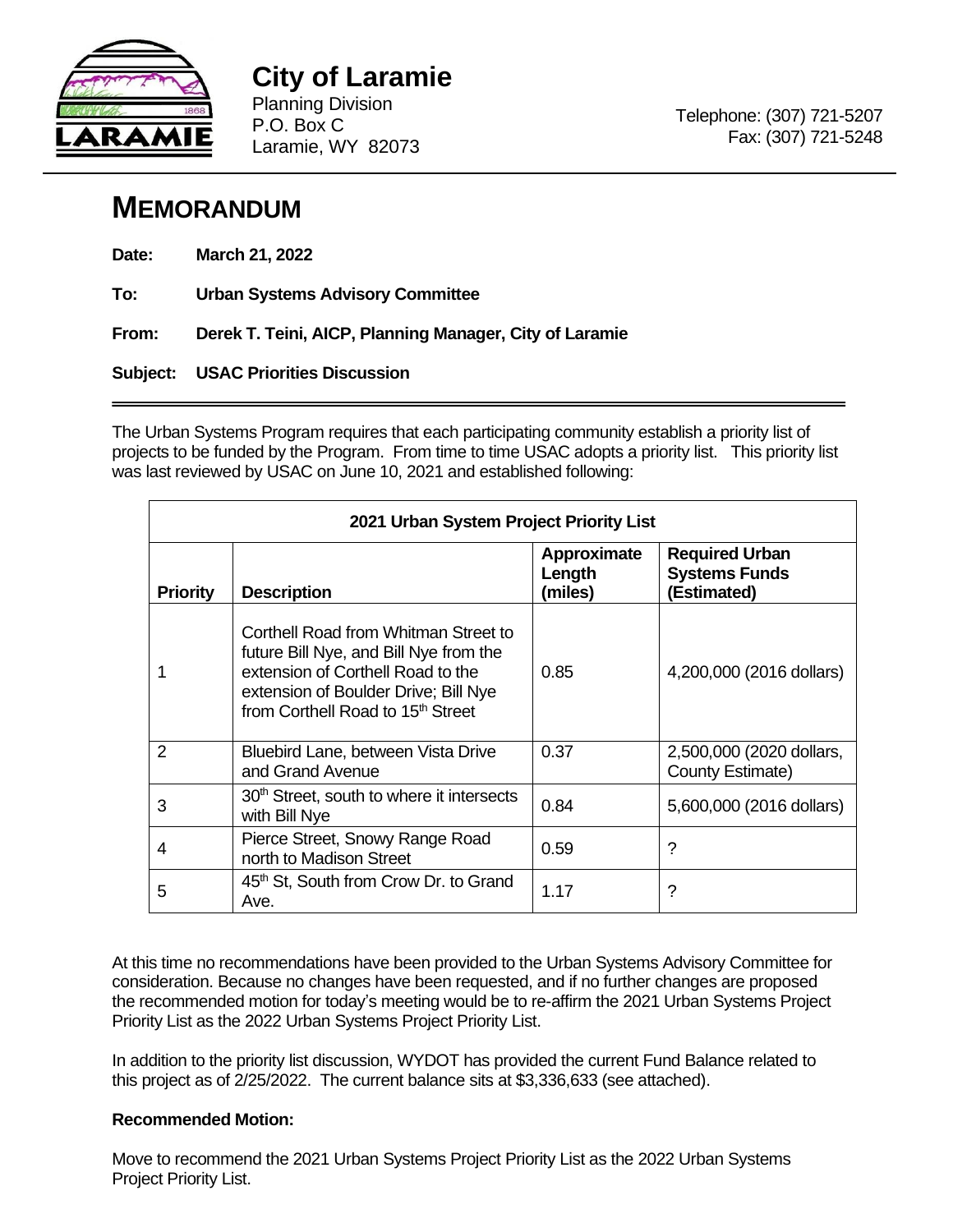|                       | <b>LARAMIE</b>                                                           |                                                                                                                                                           |                                                                                                                                                                                                                    |                                                                     |                                                          | Master         |
|-----------------------|--------------------------------------------------------------------------|-----------------------------------------------------------------------------------------------------------------------------------------------------------|--------------------------------------------------------------------------------------------------------------------------------------------------------------------------------------------------------------------|---------------------------------------------------------------------|----------------------------------------------------------|----------------|
|                       | Urban Area STP-U Fund Balance<br>Federal Funds Only                      |                                                                                                                                                           | <b>Effective Date: 2/25/2022</b>                                                                                                                                                                                   |                                                                     | <b>Current Balance:</b><br>\$3,336,633                   |                |
| <b>Fiscal</b><br>Year | <b>Date</b>                                                              | <b>Allocations/Credits</b>                                                                                                                                | <b>AFEs / Expenditures</b>                                                                                                                                                                                         | <b>Debit</b>                                                        | <b>Credit</b>                                            | <b>Balance</b> |
|                       |                                                                          | <b>FY97 Ending Balance</b>                                                                                                                                |                                                                                                                                                                                                                    |                                                                     |                                                          | \$621,648      |
| 1998                  |                                                                          | 10/1/1997 Annual STP-U Allocation                                                                                                                         |                                                                                                                                                                                                                    |                                                                     | \$527,751                                                |                |
| 1999                  |                                                                          | <b>FY98 Ending Balance</b><br>10/1/1998 Annual STP-U Allocation                                                                                           |                                                                                                                                                                                                                    |                                                                     | \$527,751                                                | \$1,149,399    |
|                       |                                                                          |                                                                                                                                                           |                                                                                                                                                                                                                    |                                                                     |                                                          |                |
| 2000                  | 3/3/2000<br>5/15/2000                                                    | <b>FY99 Ending Balance</b><br>10/1/1999 Annual STP-U Allocation                                                                                           | STPU-LA-B001-00(061)<br>STPU-LA-B001-00(061)                                                                                                                                                                       | \$9,049<br>\$9,049                                                  | \$527,751                                                | \$1,677,150    |
|                       |                                                                          | <b>FY00 Ending Balance</b>                                                                                                                                |                                                                                                                                                                                                                    |                                                                     |                                                          | \$2,186,803    |
| 2001                  | 11/28/2000<br>4/13/2001<br>4/13/2001<br>4/13/2001                        | 10/1/2000 Annual STP-U Allocation                                                                                                                         | STPU-LA-4229(1) TYPE B PE<br>STPU-LA-4249-00(001) TYPE B PE<br>STPU-LA-4250-00(001) TYPE B PE<br>STPU-LA-4200-00(013) TYPE B PE                                                                                    | \$171,931<br>\$50,901<br>\$144,558<br>\$22,803                      | \$527,751                                                |                |
|                       |                                                                          | <b>FY01 Ending Balance</b>                                                                                                                                |                                                                                                                                                                                                                    |                                                                     |                                                          | \$2,324,361    |
| 2002                  | 1/16/2002<br>1/29/2002<br>3/6/2002<br>3/13/2002<br>4/10/2002<br>5/3/2002 | 10/1/2001 Annual STP-U Allocation                                                                                                                         | STPU-LA-4229(1) PS&E<br>STPU-LA-B001-00(061) FINAL<br>STPU-LA-4229(1) MOD CTRCT<br>STPU-LA-4200-00(013) PS&E<br>STPU-LA-4249-00(001) PS&E<br>STPU-LA-4200-00(013) MOD CTRCT                                        | \$1,793,224<br>\$9,294<br>\$160,114<br>\$440,507<br>\$9,999         | \$527,751<br>\$161,765                                   |                |
|                       | 6/13/2002                                                                | <b>FY02 Ending Balance</b>                                                                                                                                | STPU-LA-4249-00(001): MOD CONTRACT                                                                                                                                                                                 |                                                                     | \$41,238                                                 | \$641,977      |
| 2003                  | 3/12/2003<br>5/1/103<br>5/1/2003<br>5/6/2003<br>6/23/2003<br>8/25/2003   | 10/1/2002 Annual STP-U Allocation<br>9/31/03 End of TEA-21                                                                                                | STPU-LA-4250-00(001) MOD PE OR<br>ACSTPU-LA-4250-00(001) MOD CTRCT<br>STPU-LA-4250-00(001) MOD PE OR<br>STPU-LA-4249-00(001) MOD CONST OR<br>STPU-LA-4250-00(001) MOD PE OR<br>ACSTPU-LA-4250-00(001) MOD CONST OR | \$4,912<br>\$1,342,291<br>\$28,833<br>\$9,037<br>\$1,063<br>\$5,830 | \$527,751                                                |                |
|                       |                                                                          | <b>FY03 Ending Balance</b>                                                                                                                                |                                                                                                                                                                                                                    |                                                                     |                                                          | $-$ \$222,238  |
| 2004                  | 5/24/2004<br>4/22/2005                                                   | 10/1/2003 Annual STP-U Allocation<br>2/23/2005 STPU-LA-4229-00(001) FINAL<br>2/23/2005 STPU-LA-4249-00(001) FINAL<br>4/22/2005 STPU-LA-4229-00(001) FINAL | ACSTPU-LA-4250-00(001)<br>STPU-LA-4250-00(001) MOD PE OR                                                                                                                                                           | \$12,651                                                            | \$527,751<br>\$163,788<br>\$88,024<br>\$5,614<br>\$6,614 |                |
|                       |                                                                          | <b>FY04 Ending Balance</b>                                                                                                                                |                                                                                                                                                                                                                    |                                                                     |                                                          | \$556,902      |
| 2005                  |                                                                          | 10/1/2004 Annual STP-U Allocation                                                                                                                         |                                                                                                                                                                                                                    |                                                                     | \$527,751                                                |                |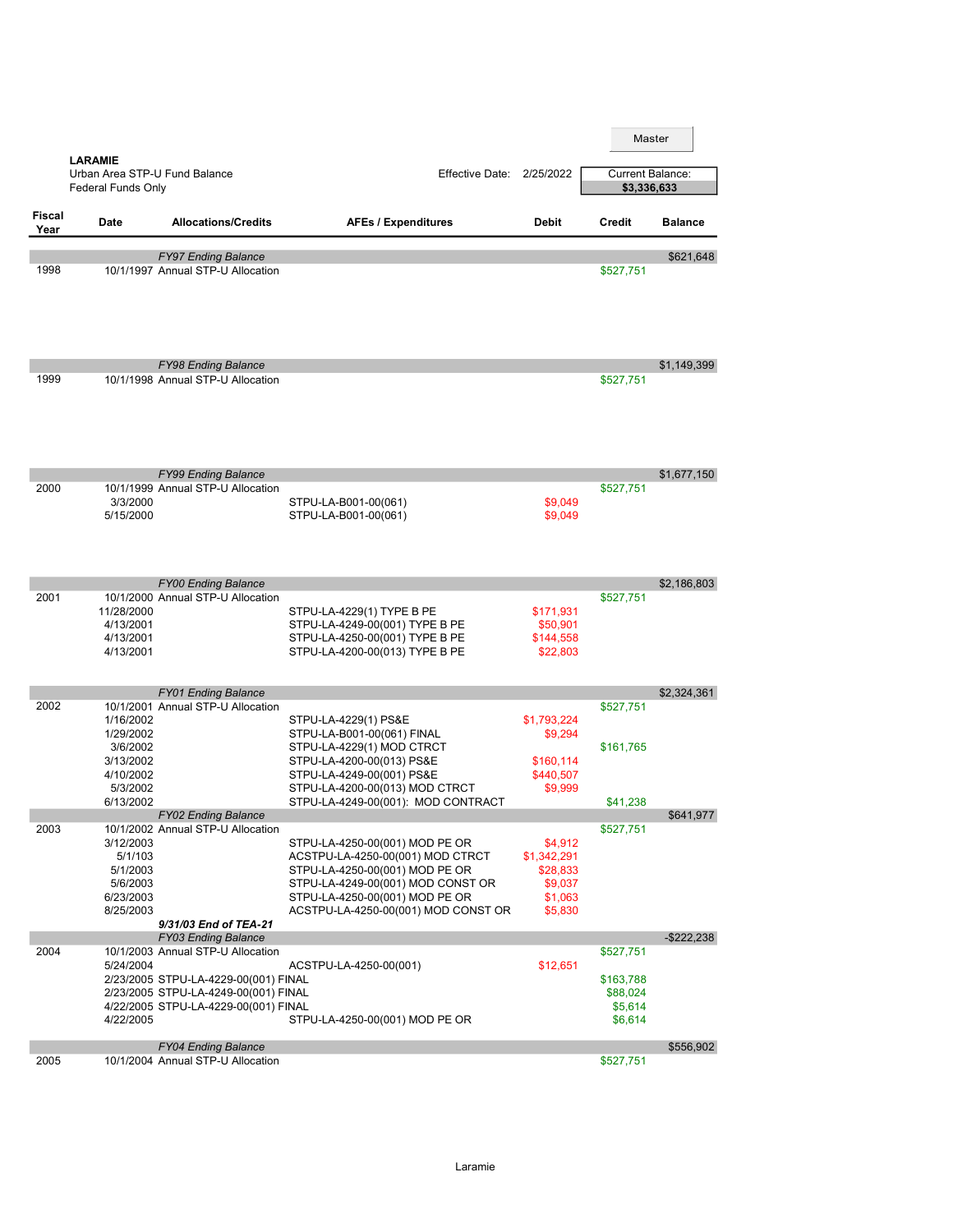| 2006 |                          | , , vo Lnang Dalano<br>10/1/2005 Annual STP-U Allocation        |                                                                                | \$590,560 | $v$ , , $v$ , , , , , , , , |
|------|--------------------------|-----------------------------------------------------------------|--------------------------------------------------------------------------------|-----------|-----------------------------|
|      |                          |                                                                 |                                                                                |           |                             |
|      |                          |                                                                 |                                                                                |           |                             |
| 2007 |                          | <b>FY06 Ending Balance</b><br>10/1/2006 Annual STP-U Allocation |                                                                                | \$590,560 | \$1,675,213                 |
|      | 1/23/2007<br>7/2/2007    |                                                                 | ERP NO. 4200013 STPU-LA-4200-00(013) FINAL<br>4223001 VISTA DR PE21<br>\$9,049 | \$5,625   |                             |
|      |                          | <b>FY07 Ending Balance</b>                                      |                                                                                |           | \$2,262,349                 |
| 2008 | 1/14/2008                | 10/1/2007 Annual STP-U Allocation                               | 4223001 VISTA DR MOD PE11<br>\$6,334                                           | \$590,560 |                             |
|      | 6/5/2008                 |                                                                 | 4223001 VISTA DR MOD PE11<br>\$38,911                                          |           |                             |
|      | 8/18/2008                |                                                                 | 4223001 VISTA DR PE21<br>\$244,324                                             |           |                             |
|      | 8/18/2008                |                                                                 | 4223001 VISTA DR MOD PE11<br>\$905                                             |           |                             |
| 2009 |                          | <b>FY08 Ending Balance</b><br>10/1/2008 Annual STP-U Allocation |                                                                                | \$590,560 | \$2,562,435                 |
|      | 3/24/2009                |                                                                 | ACSTPU-LA-4250-00(001)                                                         | \$88,435  |                             |
|      |                          |                                                                 |                                                                                |           |                             |
|      |                          |                                                                 |                                                                                |           |                             |
|      |                          | <b>FY09 Ending Balance</b>                                      |                                                                                |           | \$3,241,430                 |
| 2010 | 12/14/2009               | 10/1/2009 Annual STP-U Allocation                               | 4223001 VISTA DR MOD PE21<br>\$240,703                                         | \$590,560 |                             |
|      |                          |                                                                 |                                                                                |           |                             |
|      |                          |                                                                 |                                                                                |           |                             |
|      |                          | <b>FY10 Ending Balance</b>                                      |                                                                                |           | \$3,591,287                 |
| 2011 |                          | 10/1/2010 Annual STP-U Allocation                               |                                                                                | \$590,560 |                             |
|      | 1/18/2011<br>1/18/2011   |                                                                 | 4223001 VISTA DR RWE1<br>\$60,226<br>4223001 VISTA DR ROW1                     |           |                             |
|      | 4/7/2011                 |                                                                 | \$166,185<br>4223001 VISTA DR UTL<br>\$127,985                                 |           |                             |
|      | 6/13/2011                |                                                                 | 4223001 VISTA DR CON<br>\$1,782,749                                            |           |                             |
|      |                          | <b>FY11 Ending Balance</b>                                      |                                                                                |           | \$2,044,702                 |
| 2012 | 10/24/2011               | 10/1/2011 Annual STP-U Allocation                               | 4223001 VISTA DR OTH1                                                          | \$582,913 |                             |
|      | 8/6/2012                 |                                                                 | \$158,659<br>B151019 Bill Nye PE11<br>\$22,623                                 |           |                             |
|      |                          |                                                                 |                                                                                |           |                             |
|      |                          | <b>FY12 Ending Balance</b>                                      |                                                                                |           | \$2,446,333                 |
| 2013 |                          | 10/1/2012 Annual STP-U Allocation                               |                                                                                | \$582,913 |                             |
|      | 10/19/2012<br>10/12/2012 |                                                                 | \$45,245<br>B151019 Bill Nye PE21<br>4223001 VISTA DR CE11, STR1<br>\$72,861   |           |                             |
|      | 4/1/2013                 |                                                                 | B151019 Bill Nye PE21<br>\$20,270                                              |           |                             |
|      | 5/20/2013                |                                                                 | B151019 Bill Nye MOD PE21<br>\$92,843                                          |           |                             |
|      | 9/16/2013                |                                                                 | 4223001 VISTA DR MOD CE11<br>\$13,574                                          |           |                             |
| 2014 |                          | <b>FY13 Ending Balance</b><br>10/1/2013 Annual STP-U Allocation |                                                                                | \$582,913 | \$2,784,453                 |
|      | 10/21/2013               |                                                                 | B151019 Bill Nye MOD PE21<br>\$22,623                                          |           |                             |
|      | 1/13/2014                |                                                                 | 4223001 VISTA DR MOD ROW<br>\$6,904                                            |           |                             |
|      | 1/13/2014<br>1/28/2014   |                                                                 | 4223001 VISTA DR MOD CE11<br>\$13,574<br>4223001 VISTA DR MOD ROW              | \$9,576   |                             |
|      |                          |                                                                 |                                                                                |           |                             |

FY05 Ending Balance \$1,084,653